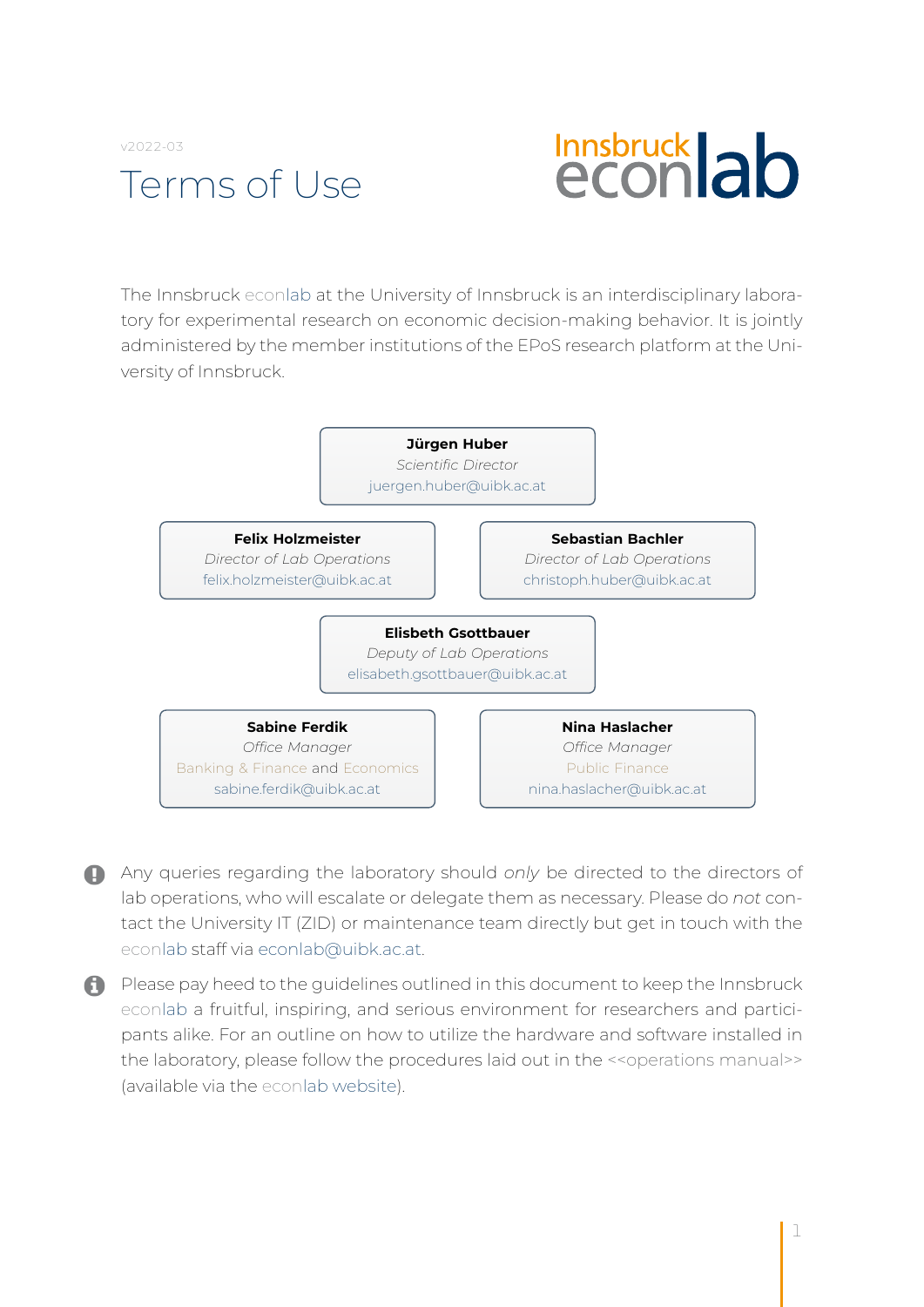## **Scientific Standards**

All researchers using the Innsbruck econlab are required to adhere to the principles commonly agreed upon by experimental economists (see, e.g., Friedman & Sunder, 1994). Any deviations from these principles will jeopardize the credibility and reliability of experimental data gathered in the lab and as such will not be permitted. In particular, all users must adhere to the guidelines summarized in this document.

# **Data Privacy**

- Any experiment conducted in the lab must be designed in such a way that it com-盘 plies with the << data privacy statement>> (available via the econlab [website\)](https://www.uibk.ac.at/fakultaeten/volkswirtschaft_und_statistik/forschung/econlab/index.html.en) accepted by all subjects when signing up for the econlab subject pool.
- S Compliance with the << data privacy statement>> includes that users of the laboratory are required to preserve and protect subjects' anonymity and to store and process any data in a way that guarantees this anonymity. By using the lab for scientific research, you agree to store all resulting data for a minimum of 10 years.

### **Approval by the Ethics Committee**

- Any experiment conducted at the Innsbruck econlab should be approved by the  $\mathbb{R}$ University of Innsbruck's ethics committee. For all standard experiments, the committee implemented a non-bureaucratic, fast-track procedure. In case your experimental design adheres to common standards, please send a brief outline of your study to [Heiner Schumacher,](mailto:heiner.schumacher@uibk.ac.at) who serves as the representative for the ethics committee in our faculty.
- $\Box$  In addition to the approval by the ethics committee, experiments including elements outside the standard scope of economic experiments (e.g. deception; experiments concerning religion or ethnicity; medical interventions like hormone sampling; etc.) require prior approval by the directors of lab operations, who will escalate the issue to the lab's scientific director in order to safeguard the laboratory's scientific standards.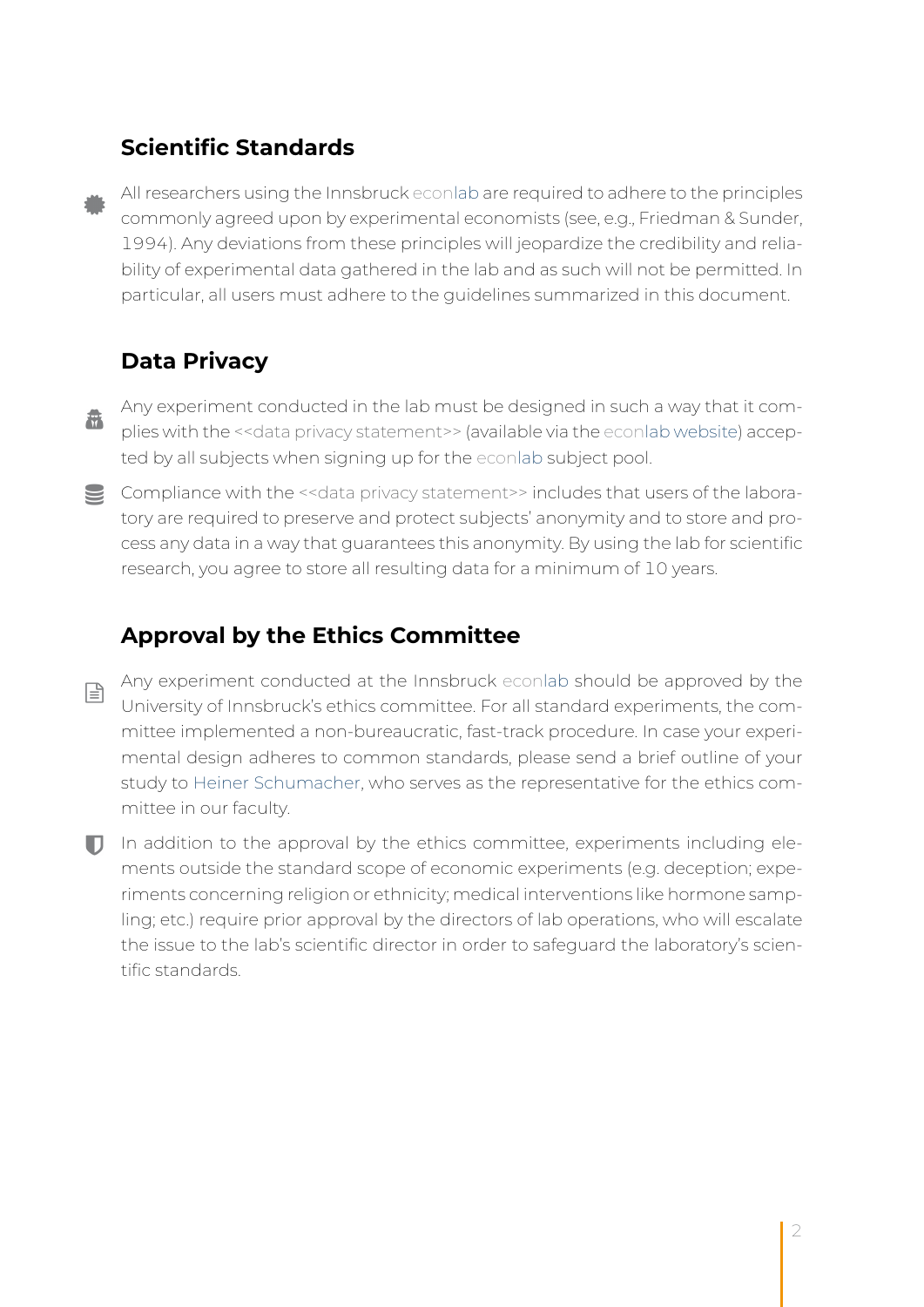## **General Guidelines**

- The Innsbruck econlab is available for conducting experiments *only* by staff mem-**College** bers from the Deparment of Banking & Finance, the Department of Economics, and the Department of Public Finance at the University of Innsbruck for conducting research in experimental economics and finance.
- $\blacktriangleright$  Experimental sessions may only be conducted by staff that has been sufficiently trained and familiarized with the procedures of how to properly conduct experiments by experienced users. Experimental sessions may only be conducted by research or student assistants after approval by the directors of lab operations.
- **Q** A key to the econlab can be obtained from the office manager responsible for your department. The lab's opening hours are Monday through Thursday, 8:00am – 9:00pm, Friday 8:00am – 7:00pm, and Saturday 9:00am – 1:45pm. Different times may apply during holidays (usually, 8:00am – 4:00pm). Note that the door to the IT center (ZID) is locked outside the opening hours, so you cannot get inside (not even with the lab key).
- When using the lab, careful use of the hardware and equipment is of utmost importance. The lab, at all times, has to be left in a clean and orderly state — a tidy environment conveys the message of respectability and scientific seriousness. In particular, please remove any litter and clean the whiteboard to prevent the display of misleading information during the next sessions. Please make sure to restore the lab to its previous layout (rearrange chairs, computers, etc.) before leaving, such that the next experimenter can use the lab without advance clean-up and reorganization work.

#### **Subject Recruitment**

- The Innsbruck econlab offers a student subject pool managed and organized via 802 [hroot.](https://webapp.uibk.ac.at/hrootstudents/) The possibility to run experiments is subject to lab availability. You can access the calender summarizing the booking of the laboratory using your experimenter account in [hroot.](https://webapp.uibk.ac.at/hrootstudents/admin/calendar)
- **99** Note that you are required to cite the following paper if you use the lab's recruiting services: Bock, O., Baetge, I., & Nicklisch, A. (2014). hroot: Hamburg registration and organization online tool. *European Economic Review*, 71, 117–120.
- $\Box$  Over-recruiting should be kept within adequate limits as it may impair the seriousness and steadiness of subject's participation. Thus, for single-player experiments, no additional participants should be recruited; for experiments in groups, the number of additional subjects should be determined by sanity and reason.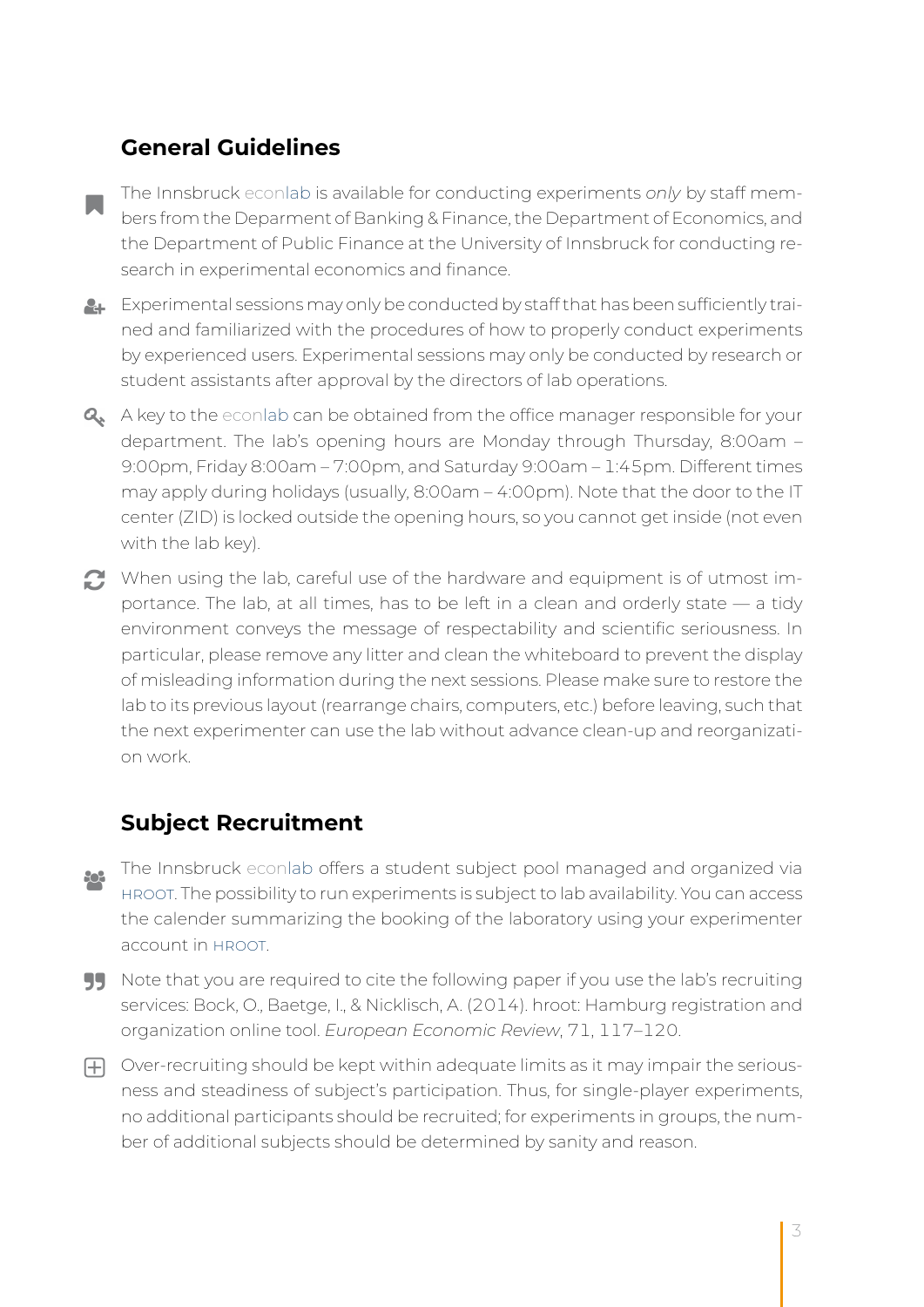After the experimental session(s), please inform your office manager about which of the invited participants showed up, who participated, and who did not. This allows to keep track of no-shows in the subject pool database. We recommend using a printed list of participants from hroot.

# **Session Scheduling**

- Scheduling requests should be addressed to the office manager responsible for 齡 your department (Banking & Finance, Economics, or Public Finance) after checking lab availability. By default, team members of the Banking & Finance and Economics department are entitled to use the lab on Mondays, Tuesdays, and Fridays, while team members of the Public Finance department are free to schedule experimental sessions on Wednesdays and Thursdays.
- $\Box$  Scheduling requests for sessions outside the days blocked for your department are subject to consent by the team members of the research group with priority use this day. In case there are free slots on any day not blocked for your department two weeks before a session should take place, please contact the office manager responsible for your group who will coordinate approval by the team members.
- **In** In order to avoid cancellation of scheduled sessions on short notice due to technical issues, experimenters are required to sufficiently test and pilot their sessions in the lab before running experiments. Experiments, however, have priority over testing and other uses of the lab.

## **Materials and Procedures**

- To ensure a uniform appearance and consistent procedures across sessions, regard- $\mathscr{C}$ less of who conducts the experiment, experimenters are asked to use the materials provided by the directors of lab operations. In particular, this includes the use of seating cards, payment receipts, and templates for experimental instructions (in case they are printed rather than provided on screen).
- **Z** Laminated seating cards to randomly assign subjects to computers are stored in the roll-fronted cupboard under the experimenter's desk. The sets contain cards numbered from 1 to 24 and additional blank cards to be used in case of overrecruitment. Please make sure to collect the cards from subjects and check for completeness after each session. In case cards are missing or damaged, please contact the director of lab operations.